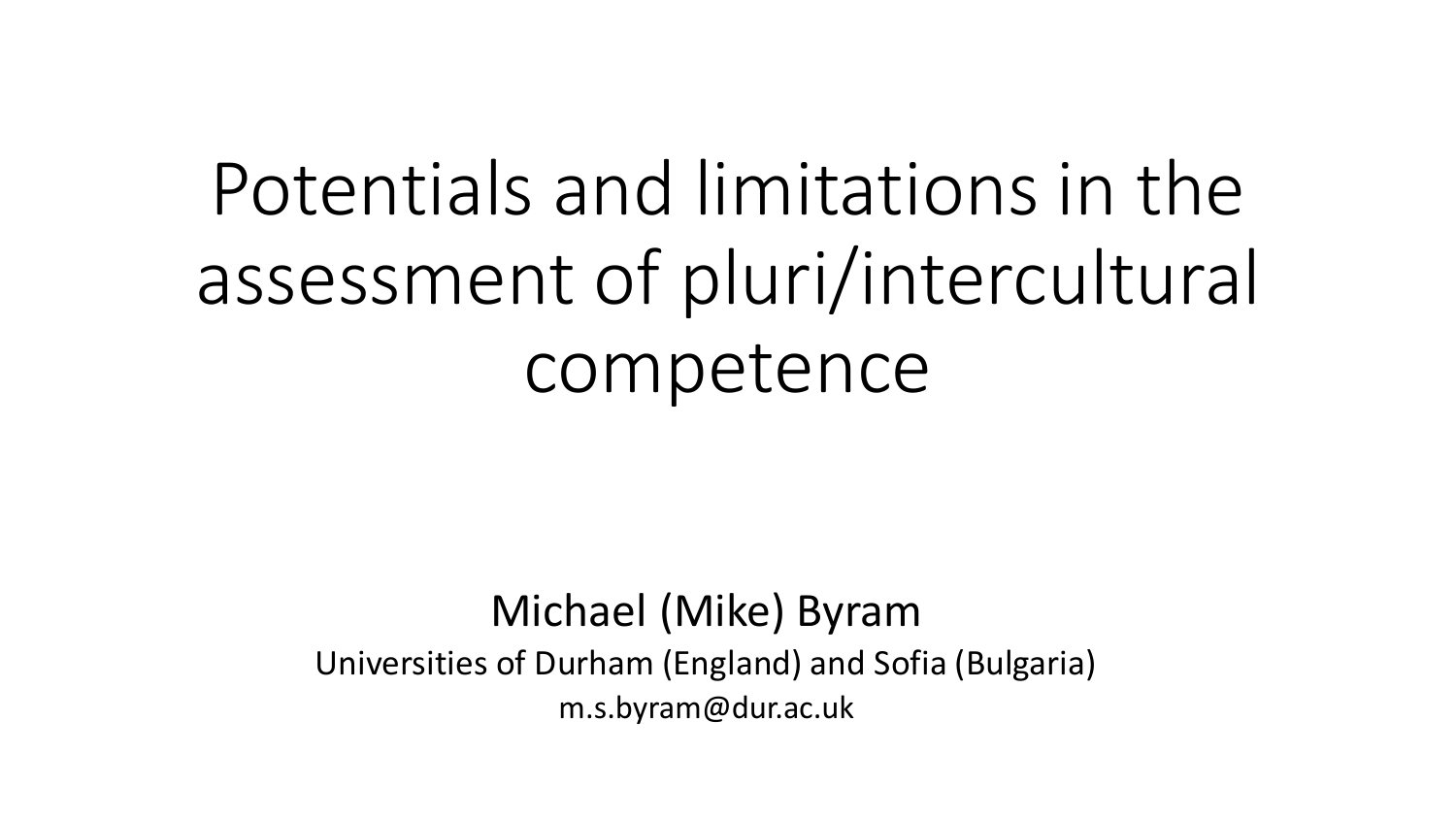#### Purposes – raise questions (answer them?)

- Intercultural competence
- Some existing ways of assessing
- The value of assessing IC
- Alternative assessment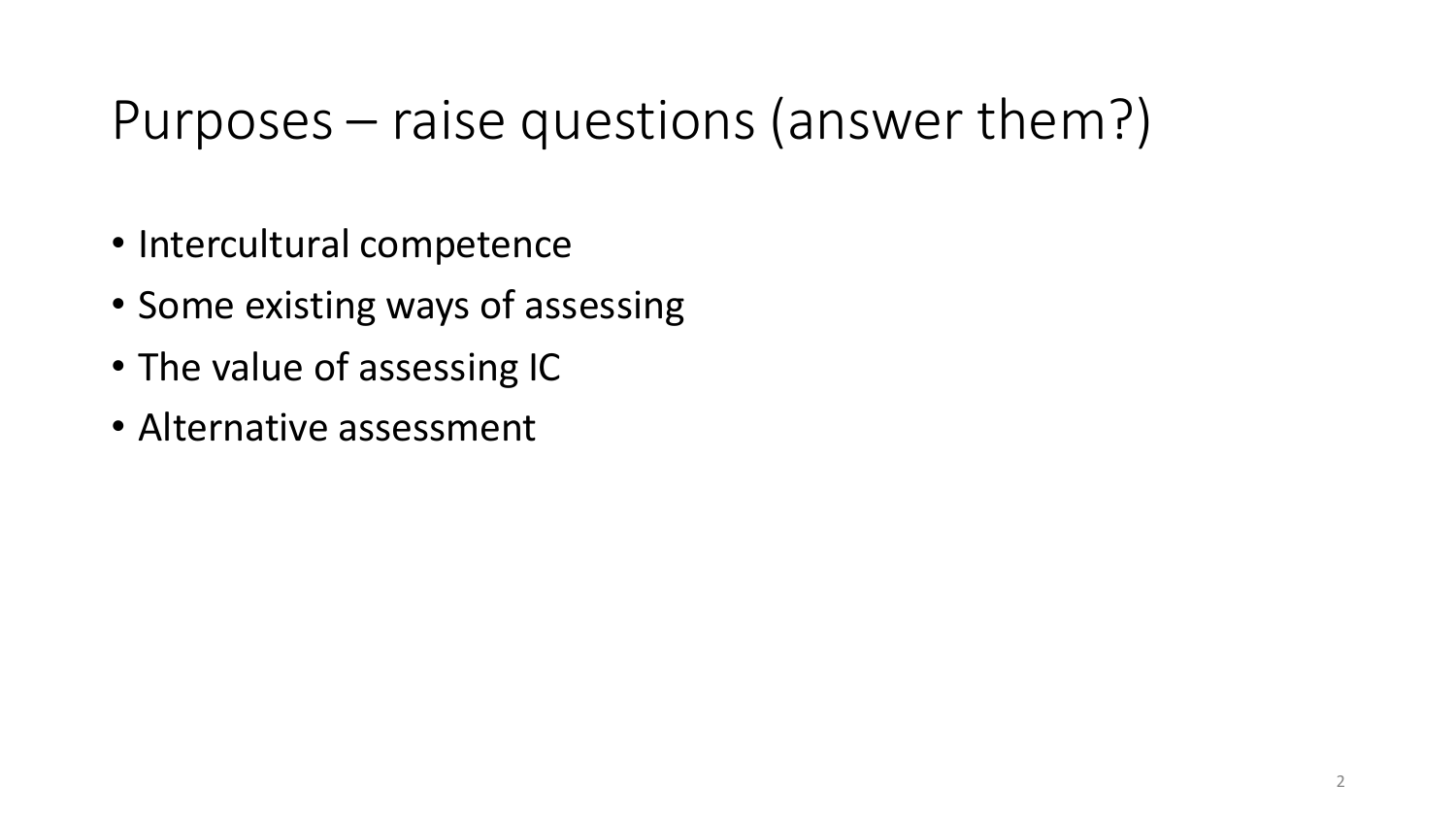#### Part 1

#### Intercultural competence and intercultural communicative competence in intercultural communication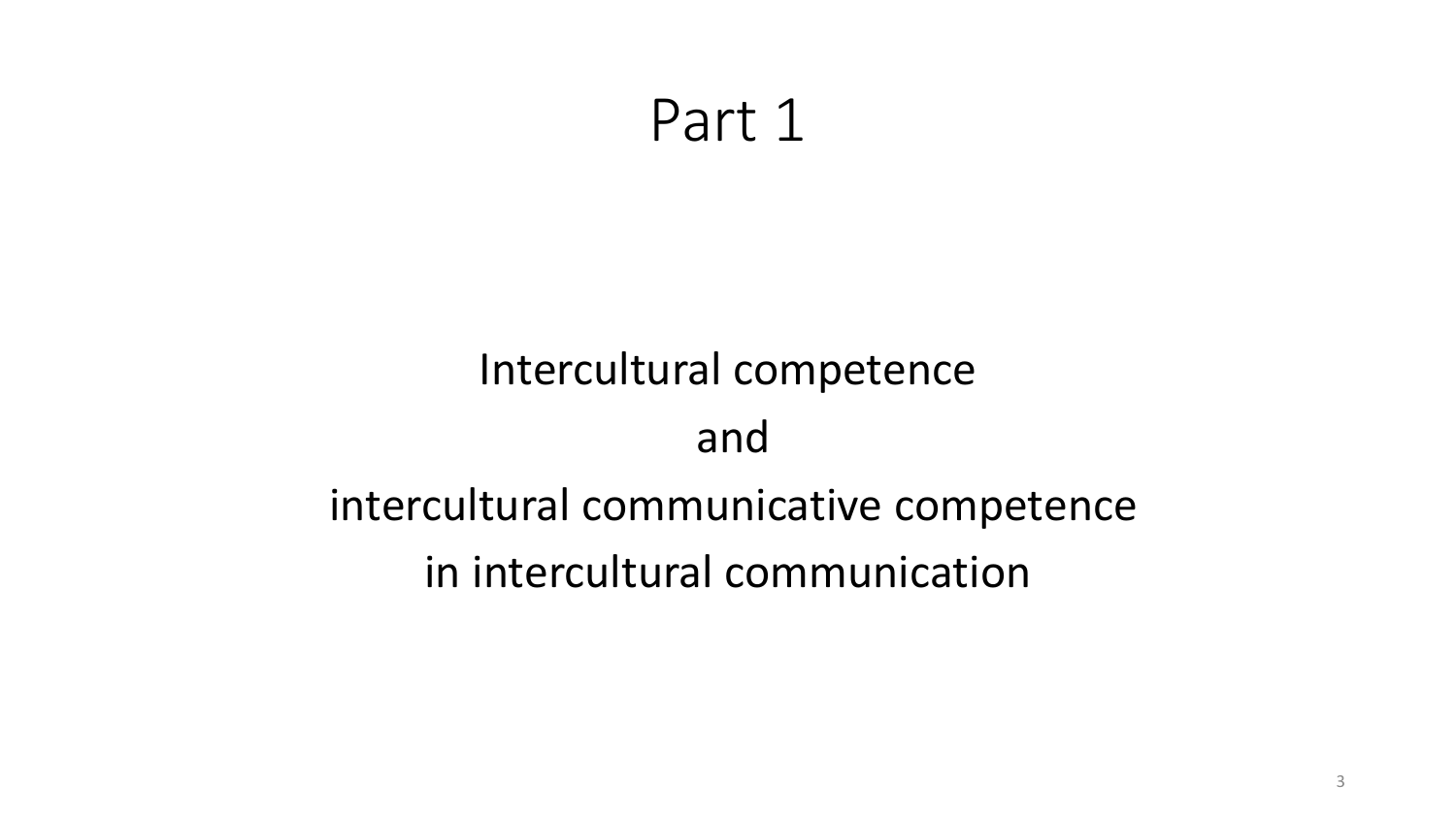### What is IC and what can I do with it?

What is it? - definitions refer to:

• knowledge; skills; attitudes – in some cases, critical reflection

What can I do with it? :

- be 'successful' in communication/interaction (with or without a foreign language)
- act as mediator / ethnographic-interpreter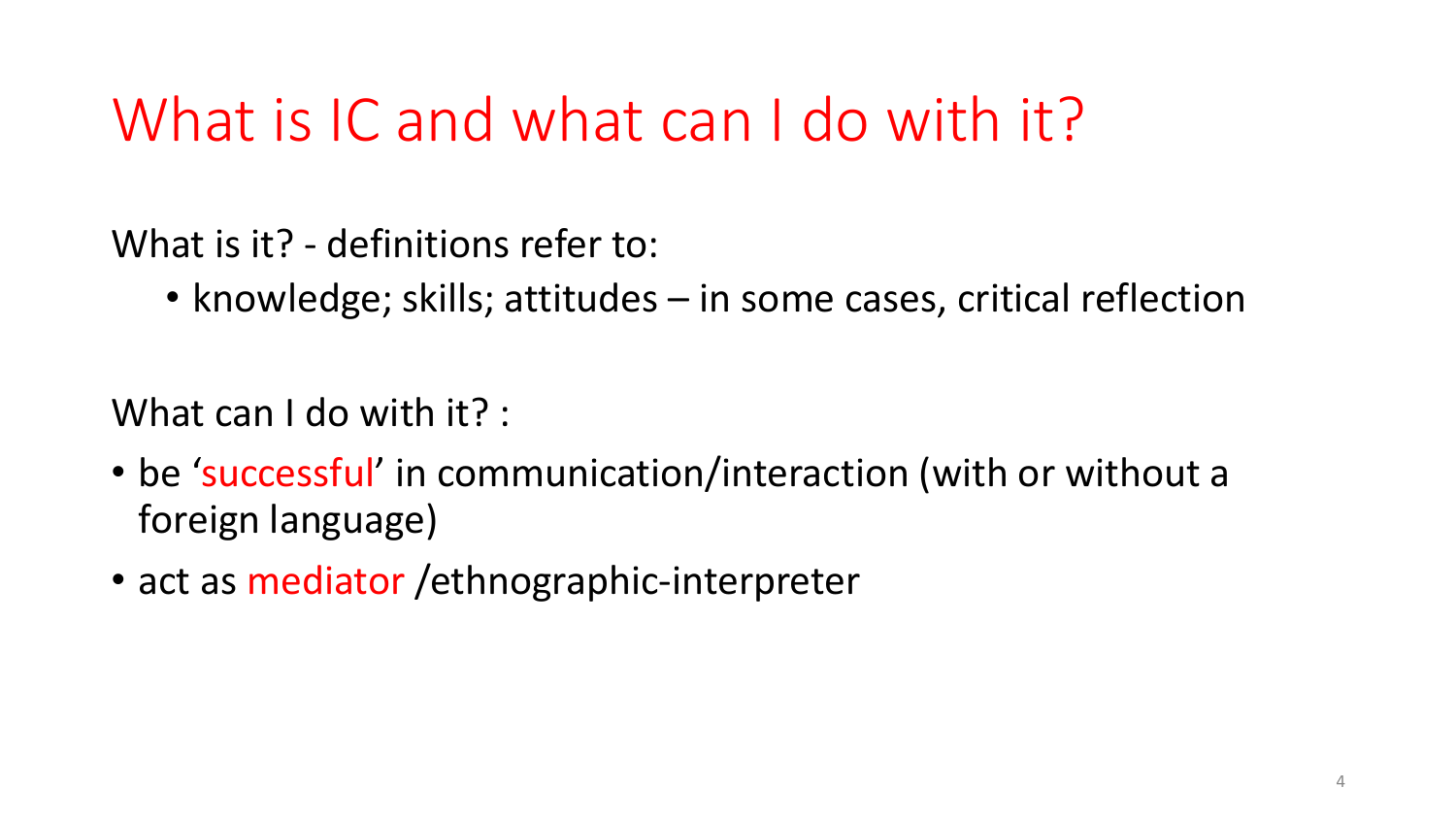## What can it do for me?

Related to 'education' / 'Bildung' - self knowledge and self-development

1 Through necessity to know self 'as others see us'

- $\rightarrow$  to improve communication link to 'usefulness' /success in communication
	- To 'know myself' (me and people like me e.g. teachers OR music-makers OR people who live 'here' etc i.e. as members of social groups)
	- and to 'know others' (lawyers OR artists OR people who live 'there' etc.)

2 Through option to reflect critically on self and others  $\rightarrow$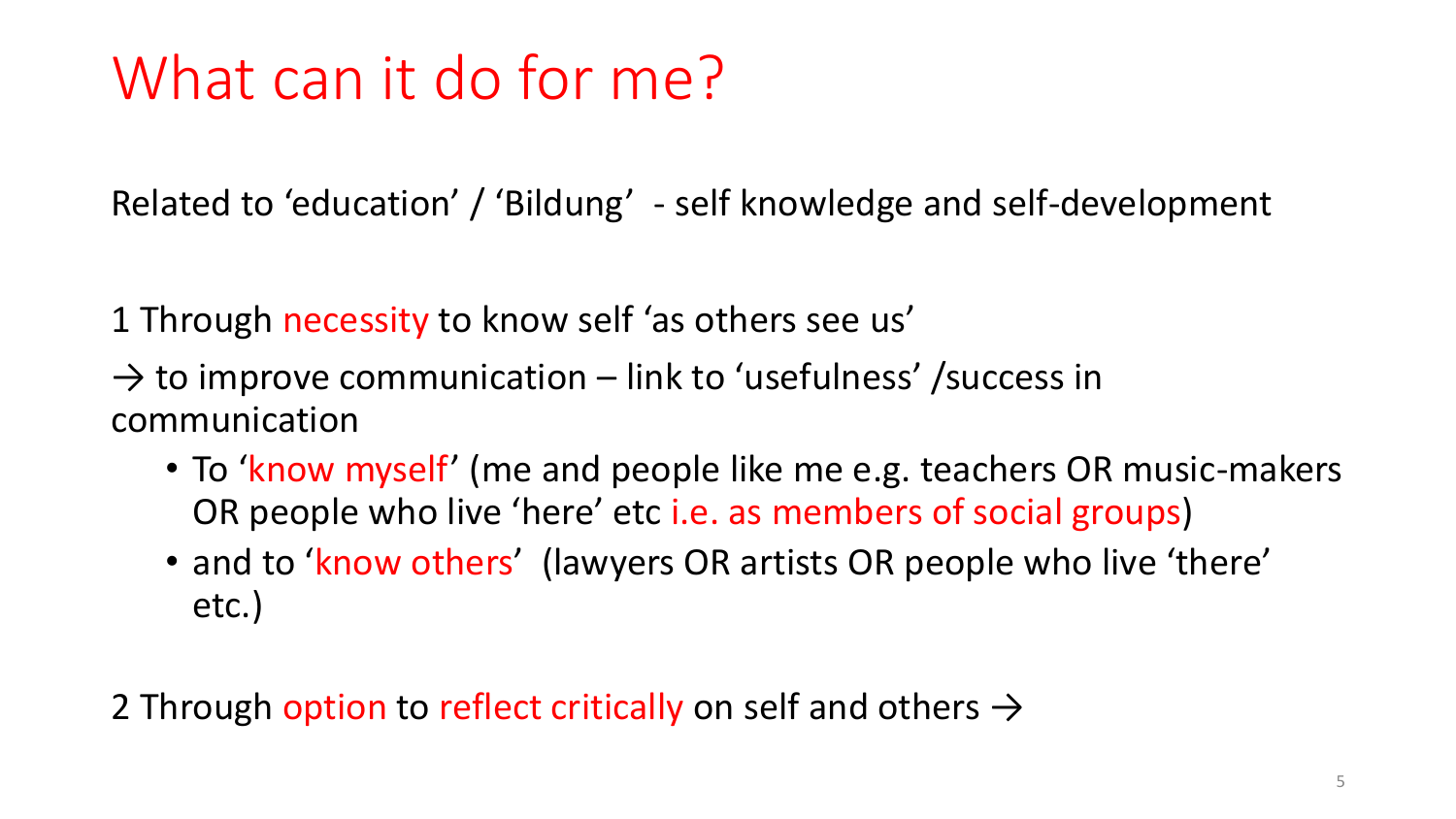### What is Intercultural Communication?

- Teacher and Lawyer talking about an illegal incident in an English school
	- See each other as 'lawyer Smith' and 'teacher Jones'
	- Professional social identities with different professional cultures and discourses in 'same' language
	- [not personal identities: John Smith and Peter Jones]

- They need Intercultural competence – across professional cultural boundaries in 'same' language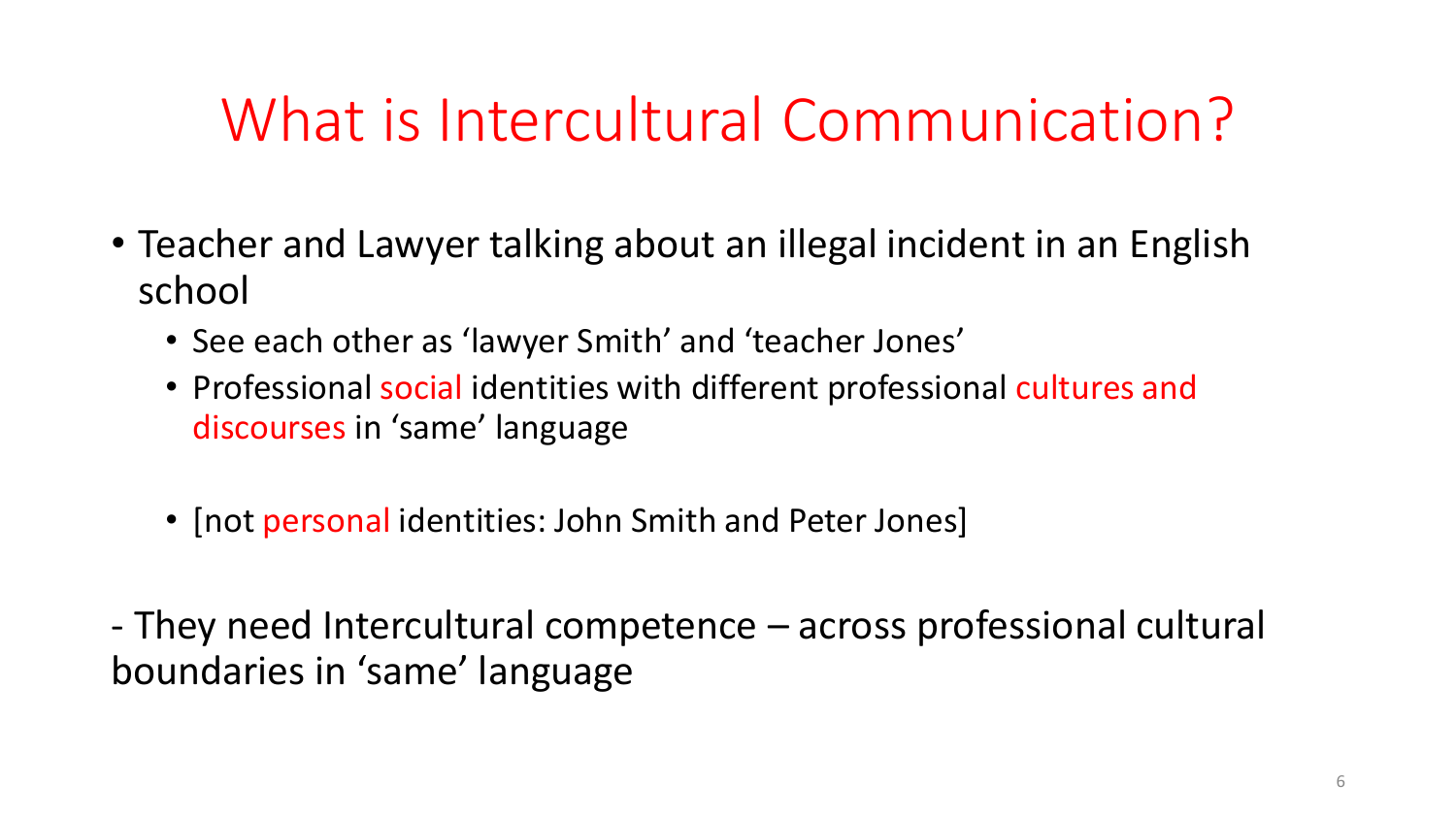- English lawyer talking to French teacher in English about an illegal incident during a student exchange /visit to an English school
	- See each other as 'English lawyer Smith' and 'French teacher Dupont'
	- Professional social identities with different cultures and discourses AND DIFFERENT LANGUAGES
	- [not personal identities: John Smith and Jacques Dupont]

In both examples:

- Social identities are prominent/salient
- And so are stereotypes, prejudices, different discourses/pragmatics …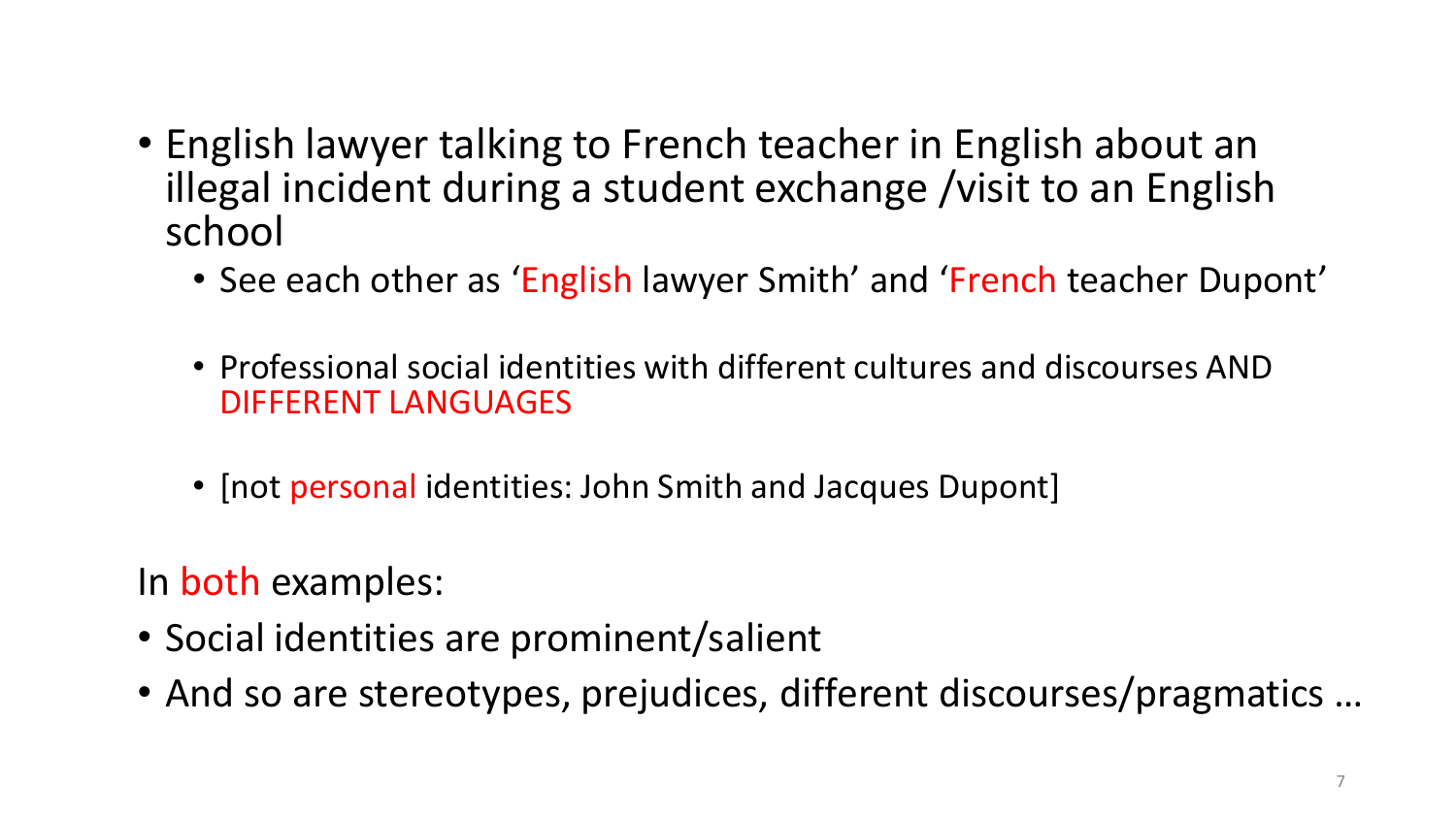#### Purpose of [teaching] IC and ICC

**To overcome stereotypes, prejudices and other barriers to understanding, and communicate well people need:**

Either 3RD PERSON: ICC MEDIATOR WITH IC + LANGUAGE take a 'third position' i.e. seeing both perspectives and relationship between them

• Or Or THEY NEED TO BE THEIR OWN MEDIATOR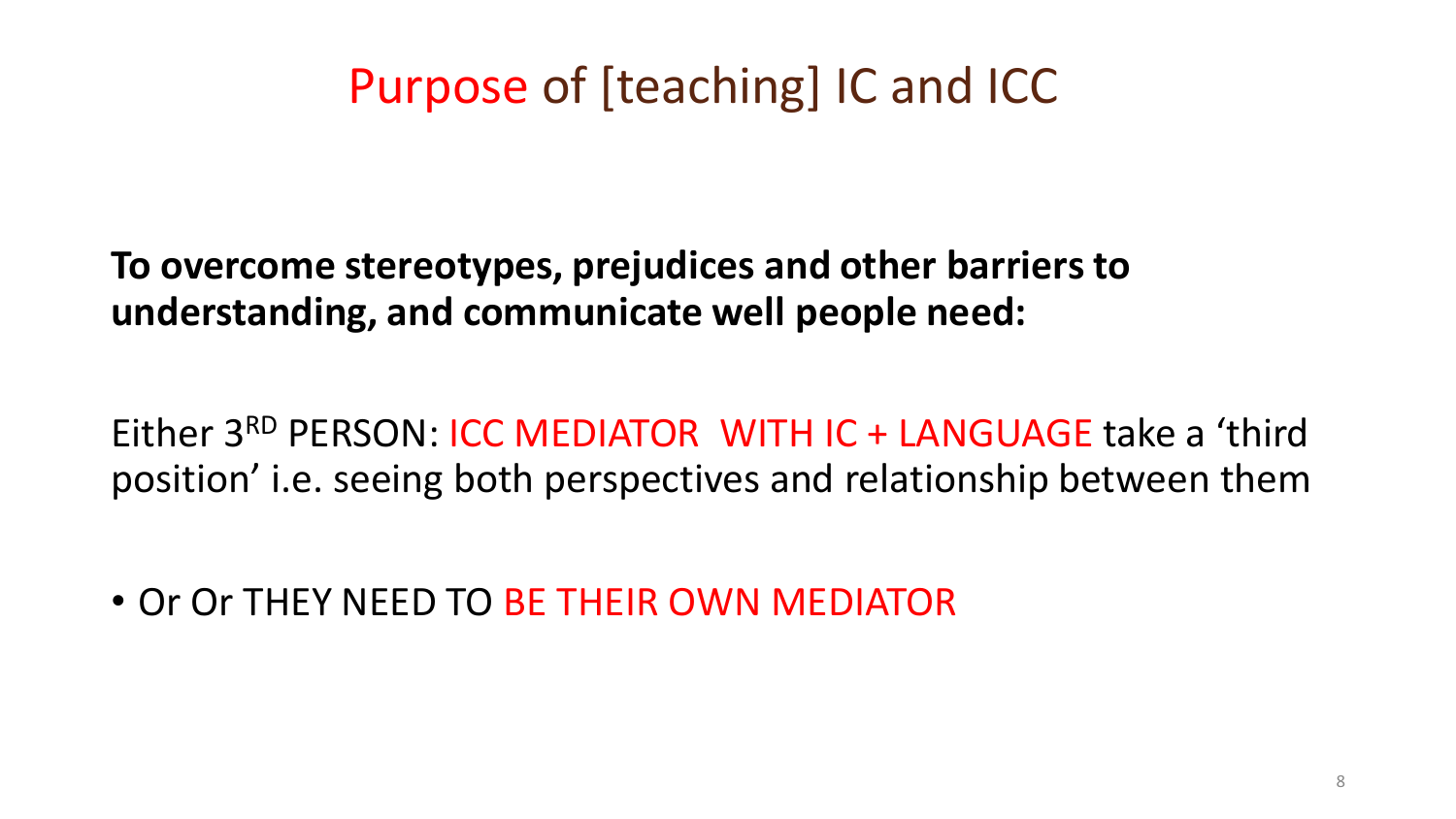Where both speak 'the same ' language:

#### **Intercultural competence (IC)** –

2 people using same language to interact and their group identities are salient -

OR … where they speak 'different' languages:

**Intercultural communicative competence (ICC)**-

2 people [as above] but using a different language to interact and their group identities are salient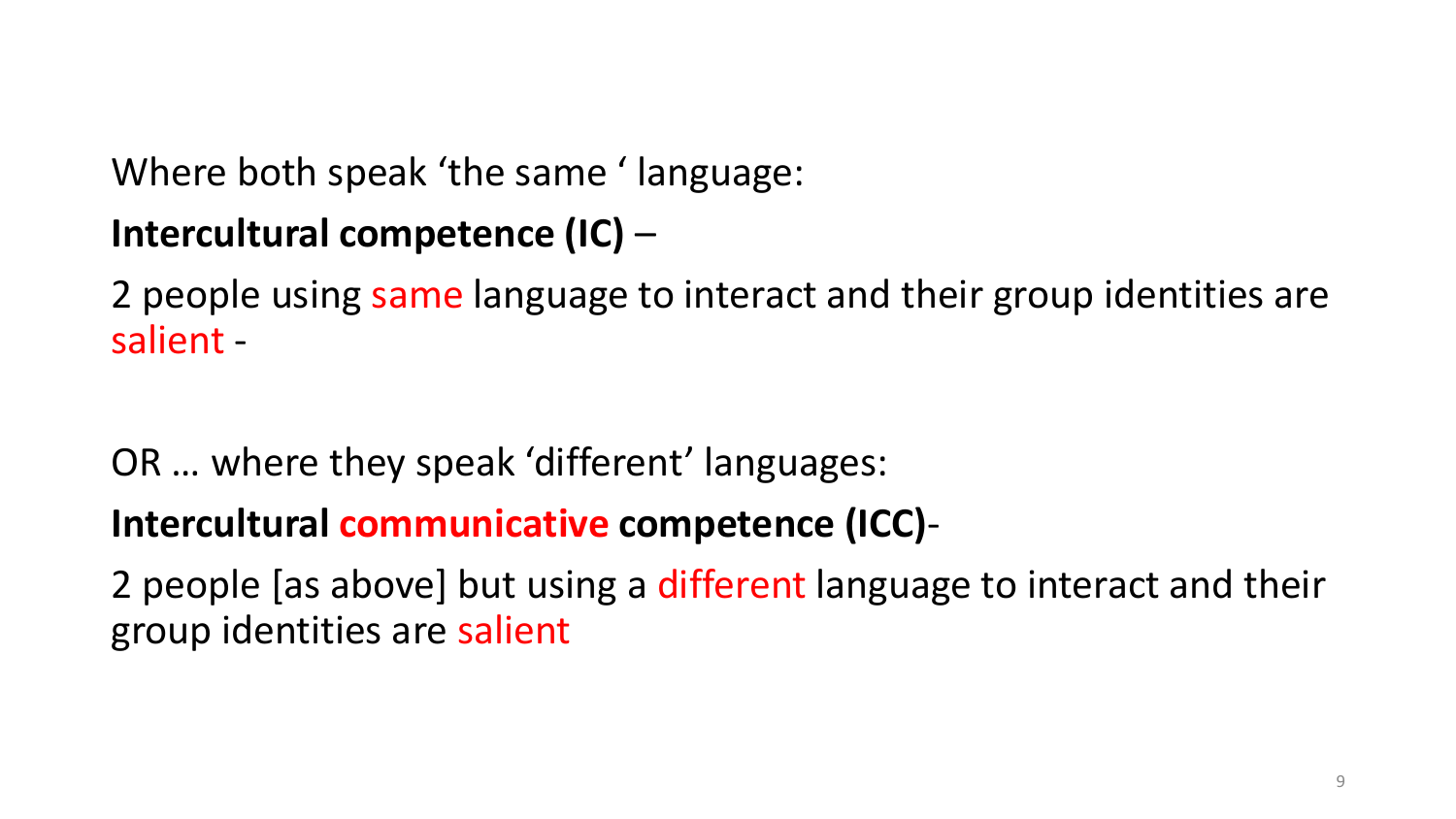#### Part 2

### Assessment of Intercultural [Communicative] Competence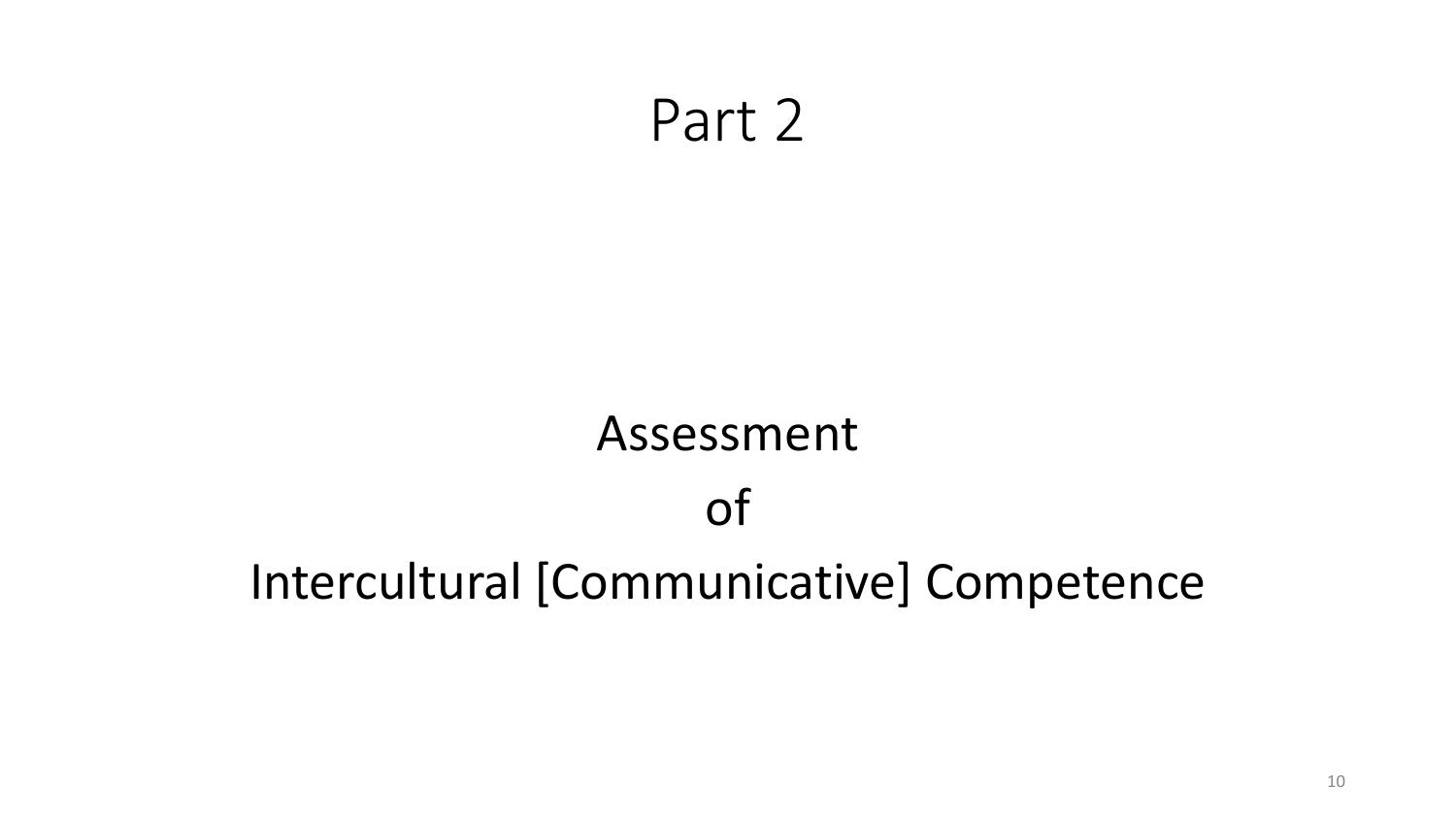### Can Intercultural Competence be assessed?

"Yes"

 $\rightarrow$  there are tests available ... FOR IC but not ICC [i.e. language not assessed]

Online tests e.g. idiinventory.com Reviews e.g. http://crlt.umich.edu/interculturalcompetence

• Fantini, A. 2009. "Assessing Intercultural Competence: Issues and Tools. In D. K. Deardorff (ed.), *The SAGE Handbook of Intercultural Competence.* Thousand Oaks, Calif.: Sage.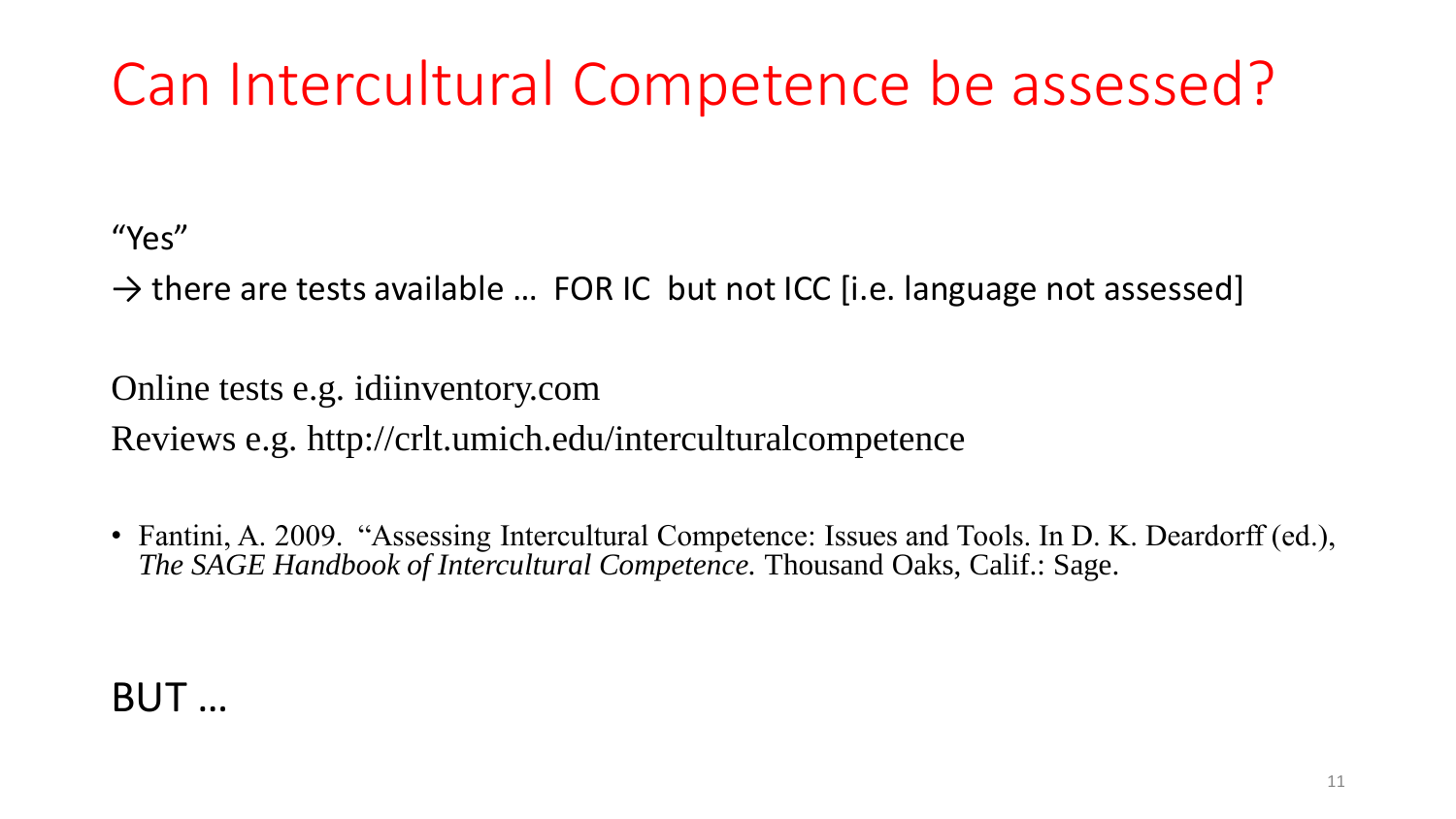## 2 views on assessment

For example

- CEFR/CV competence is scalable with pre-determined criteria
- Liddicoat and Scarino 'criteria emerge from the judging process itself'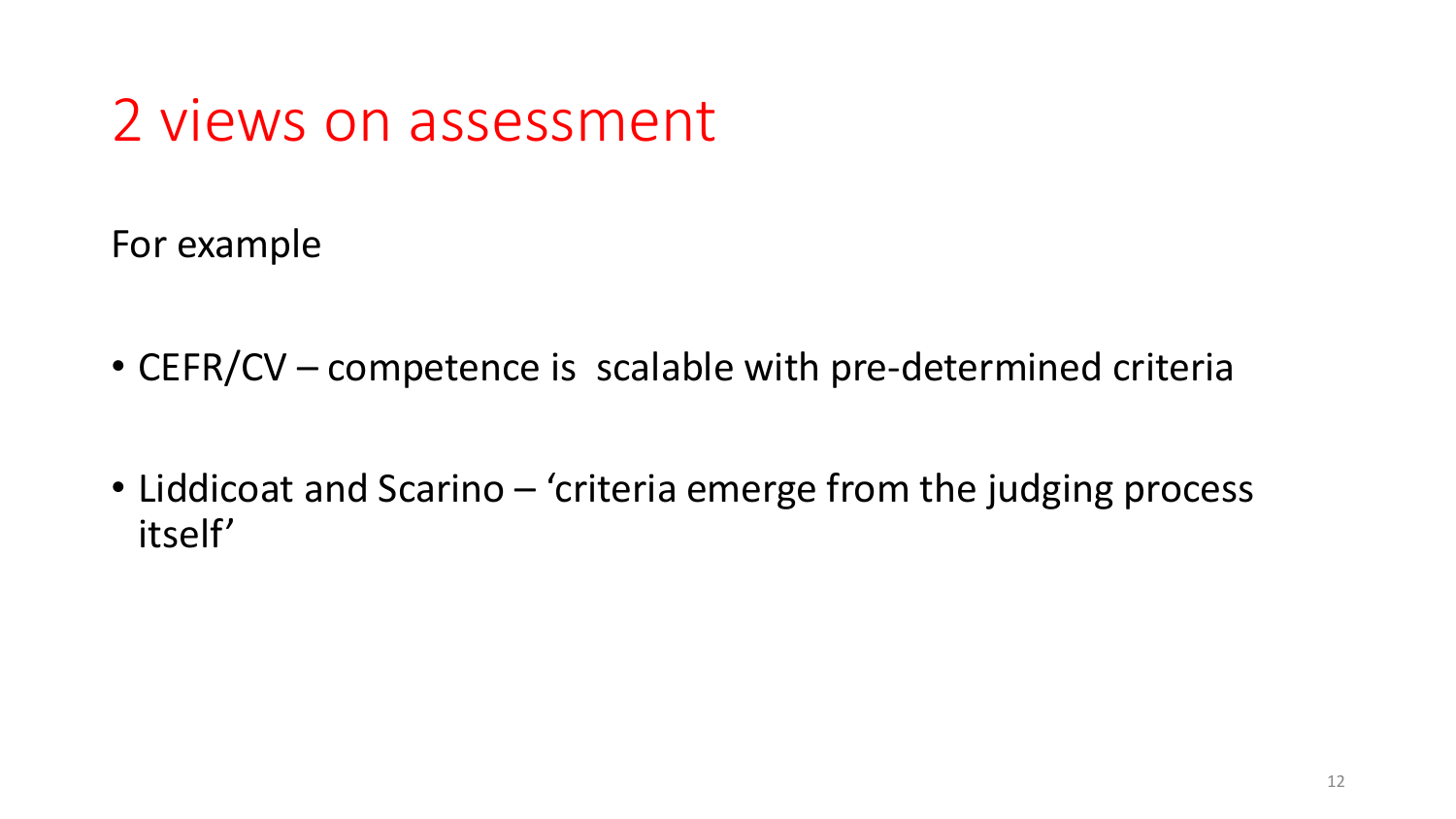## 'Progress' in IC :

### Can I become better – on a scale?

- More knowledge
	- about… a social group (e.g. lawyers and their discourse)
	- about... what facilitates and hinders intercultural communication (e.g. prejudice, turn-taking etc.)
- More skills and more skilled
	- Listening, observing, comparing, analysing, evaluating, critiquing
- 'More' attitudes
	- From openness to curiosity to respect a progression(?)

Based on Deardorff 2006, Byram 1997 – see Spitzberg and Changnon 2009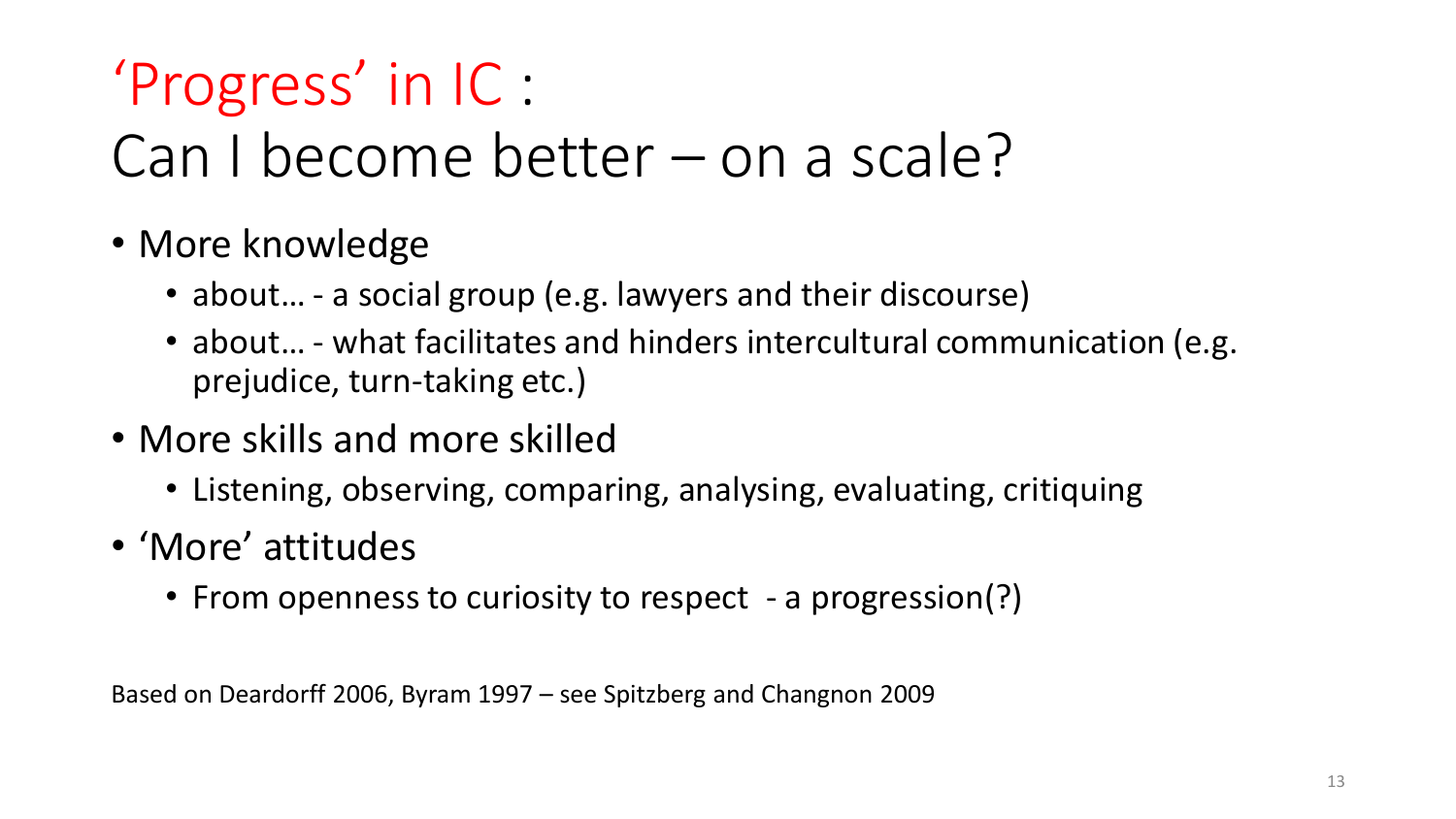Scales for pluricultural competence - CEFR Companion Volume (2020) [www.coe.int/lang-CEFR](http://www.coe.int/lang-CEFR)

"Pluricultural competence" – "descriptors for intercultural competence are included"

• "The reason for associating descriptors in this area with CEFR levels is to provide support to curriculum developers and teachers in their efforts

(a) to broaden the perspective of language education in their context and

(b) to acknowledge and value the linguistic and cultural diversity of their learners" (p.124)

My question: Is assessment main purpose?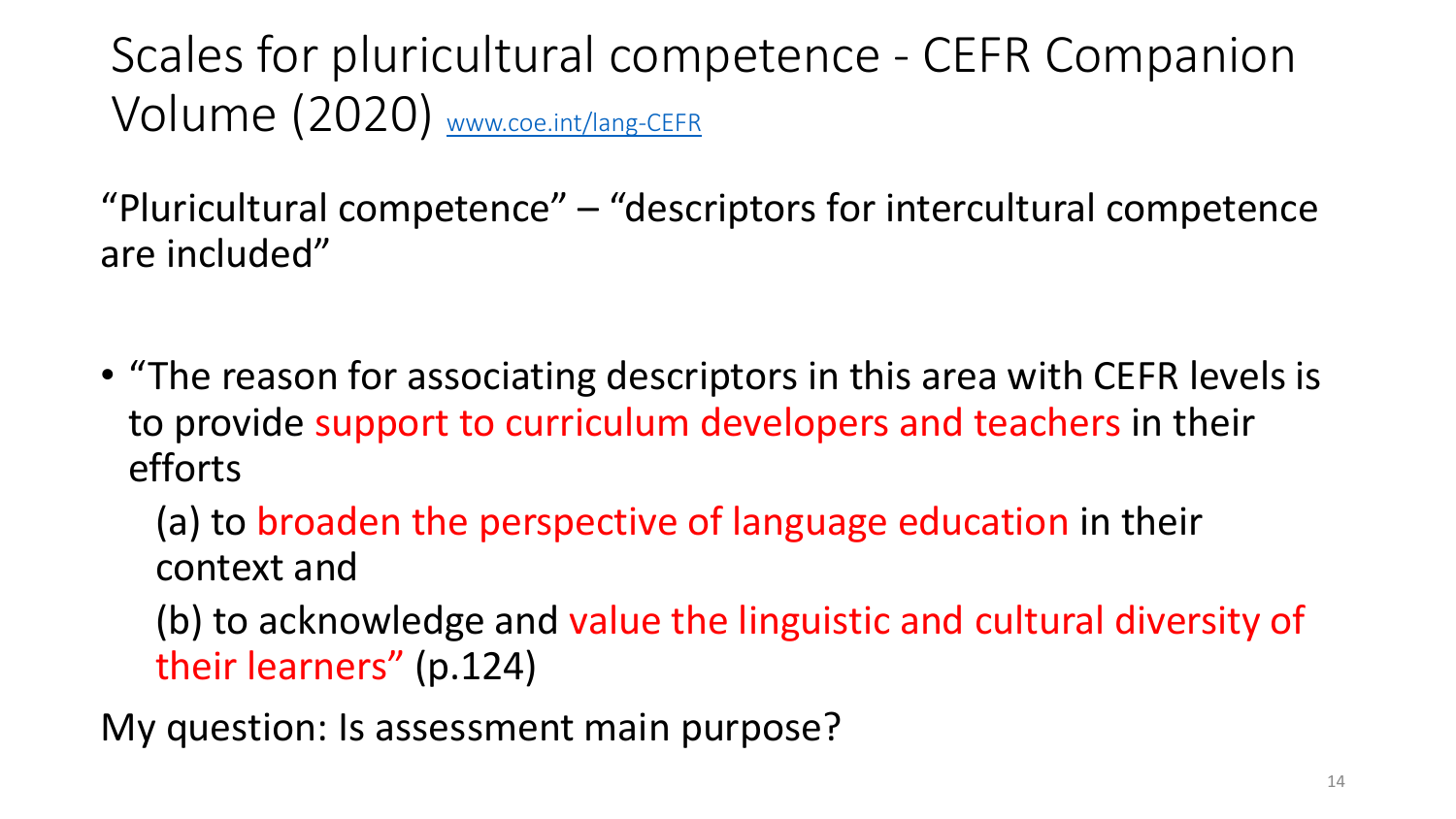## [CEFR Companion Volume]

My comments:

- Scales imply absolutes/non-context-specific progression do they predict degree of 'success' in specific situations ?
- Connection with language competence implied but not specified e.g. Level B1 : Can discuss the objectivity and balance of information and opinions expressed in the media about their own and other communities.
- [Also: ACFTFL can-do: https://www.actfl.org/publications/guidelines-and](https://www.actfl.org/publications/guidelines-and-manuals/ncssfl-actfl-can-do-statements)manuals/ncssfl-actfl-can-do-statements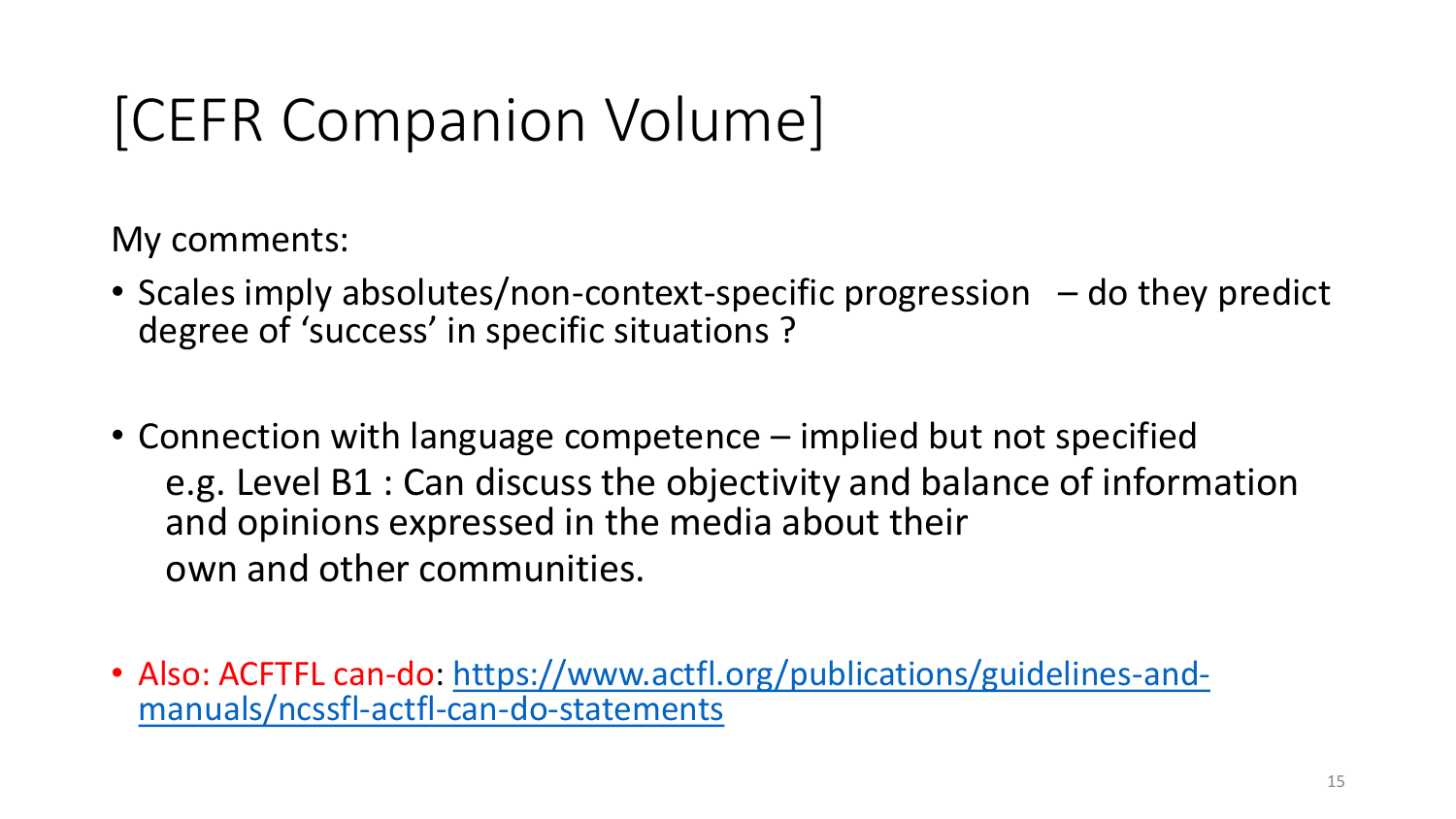## OR : Liddicoat and Scarino 2020

- Communication = making/exchanging/interpreting meanings in specific events/ moments/ situations:
	- 'developing intercultural understanding is more about constructing a relationship between participants in an interaction than using culture and language as static explanatory elements' [e.g. talk about school incident]
- Connection with language competence 'the intercultural is (therefore) relational and is fundamentally linked to language'
- 'success' dependent on more than knowledge, skills, attitudes, critical awareness - every situation different
- If assessment is 'evaluation of success', then no pre-determined criteria or scales can predict degree/level of success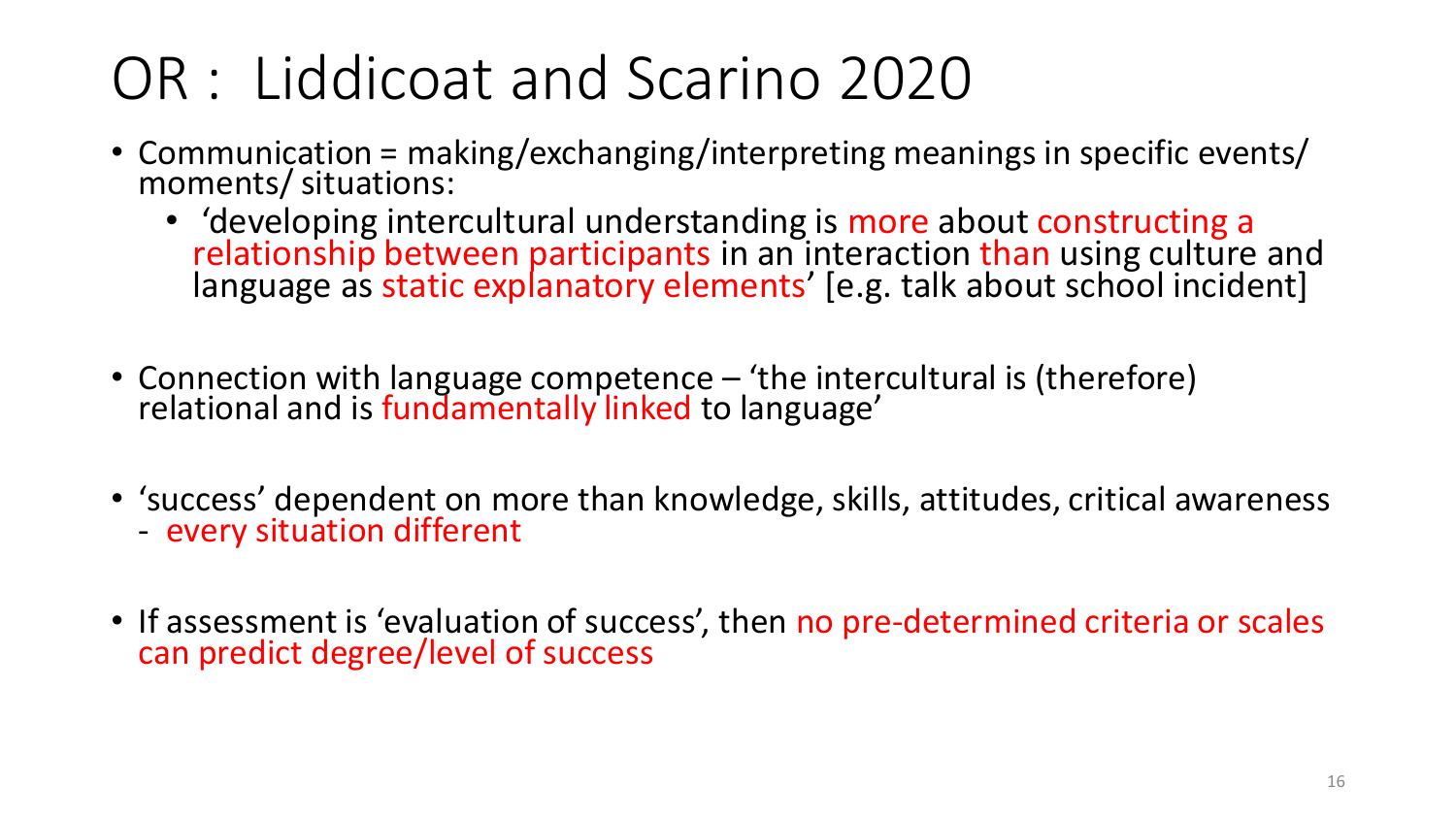#### HOWEVER …

[my comments]

- Knowledge, skills, attitudes and critical awareness can be assessed as potential not guarantee for success
	- competence not performance

[AND we assume knowledge, skills, attitudes, critical awareness can be taught and learnt.]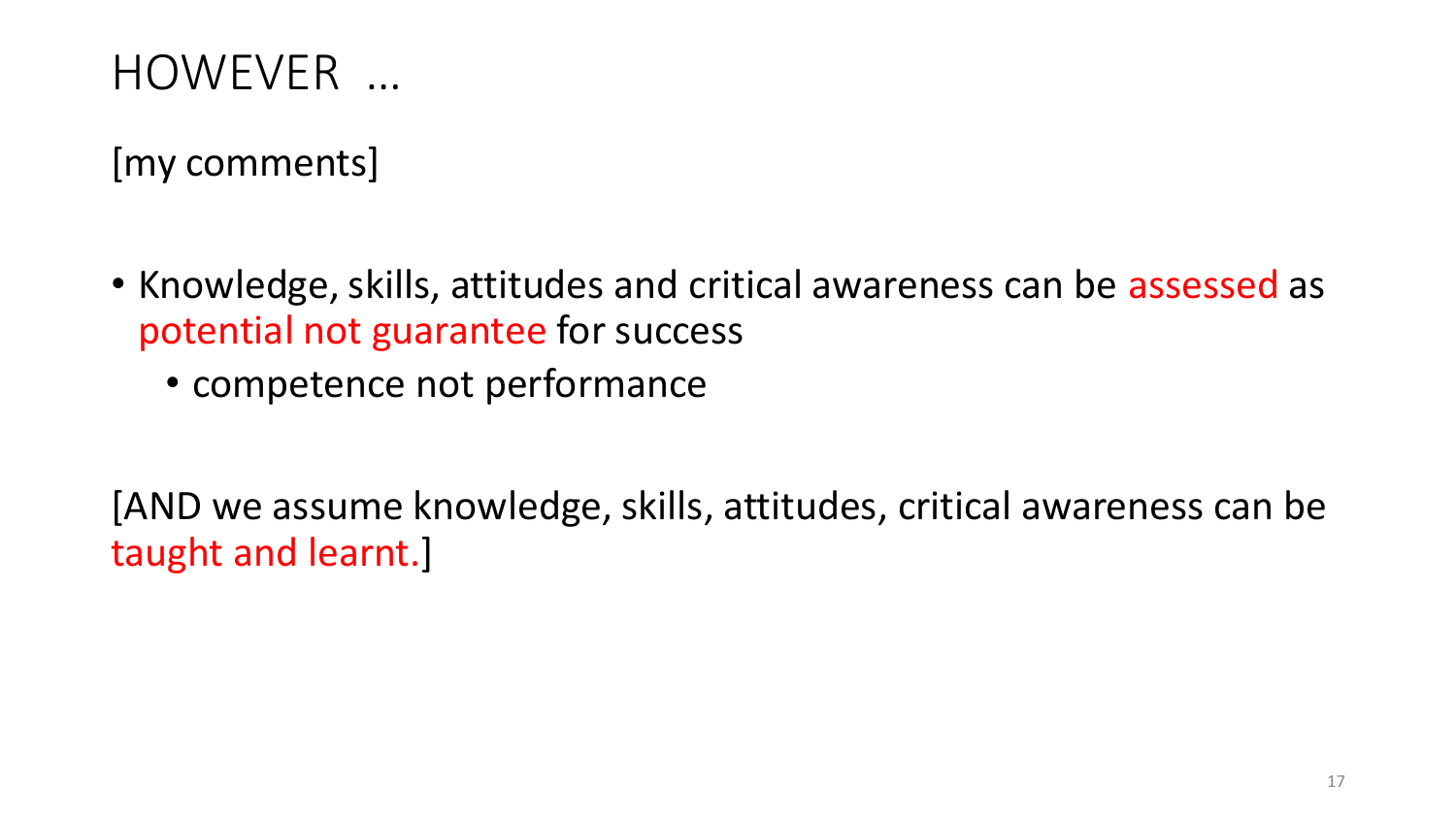#### And then …. Problem of performance and competence

GENERAL:

- Only performance can be assessed
- Competence is inferred from performance (but future performance not guaranteed)

#### SPECIFIC TO INTERCULTURAL

- Performance can be 'insincere' e.g. in attitudes
- Performance is (nearly) always 'inter' and depends not only on assessee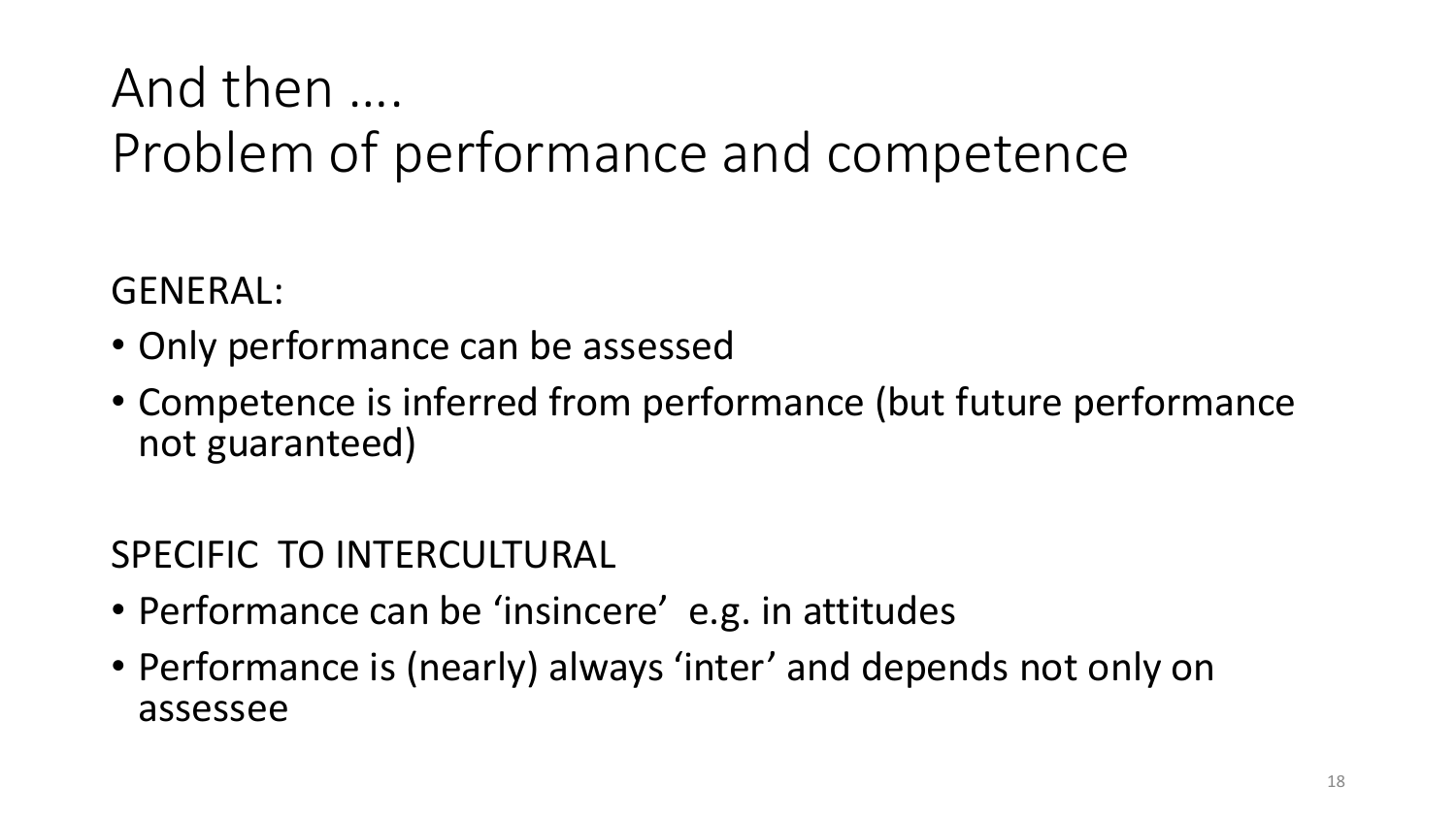## If it is so difficult, why assess?

- Because all learning should be assessed ... formative, summative etc
- To introduce IC and make it 'serious'
	- Policy/curriculum makers use assessment to introduce curriculum change
	- Washback effect on pupils and teachers
	- Forward effect on employers and gatekeepers to further education [' the crucial extra certificate …]
	- CAN ONLY BE DONE WITH HIGH STAKES ASSESSMENT (?)

• BUT – ethical issues – assessing attitudes  $[\rightarrow$  workshop]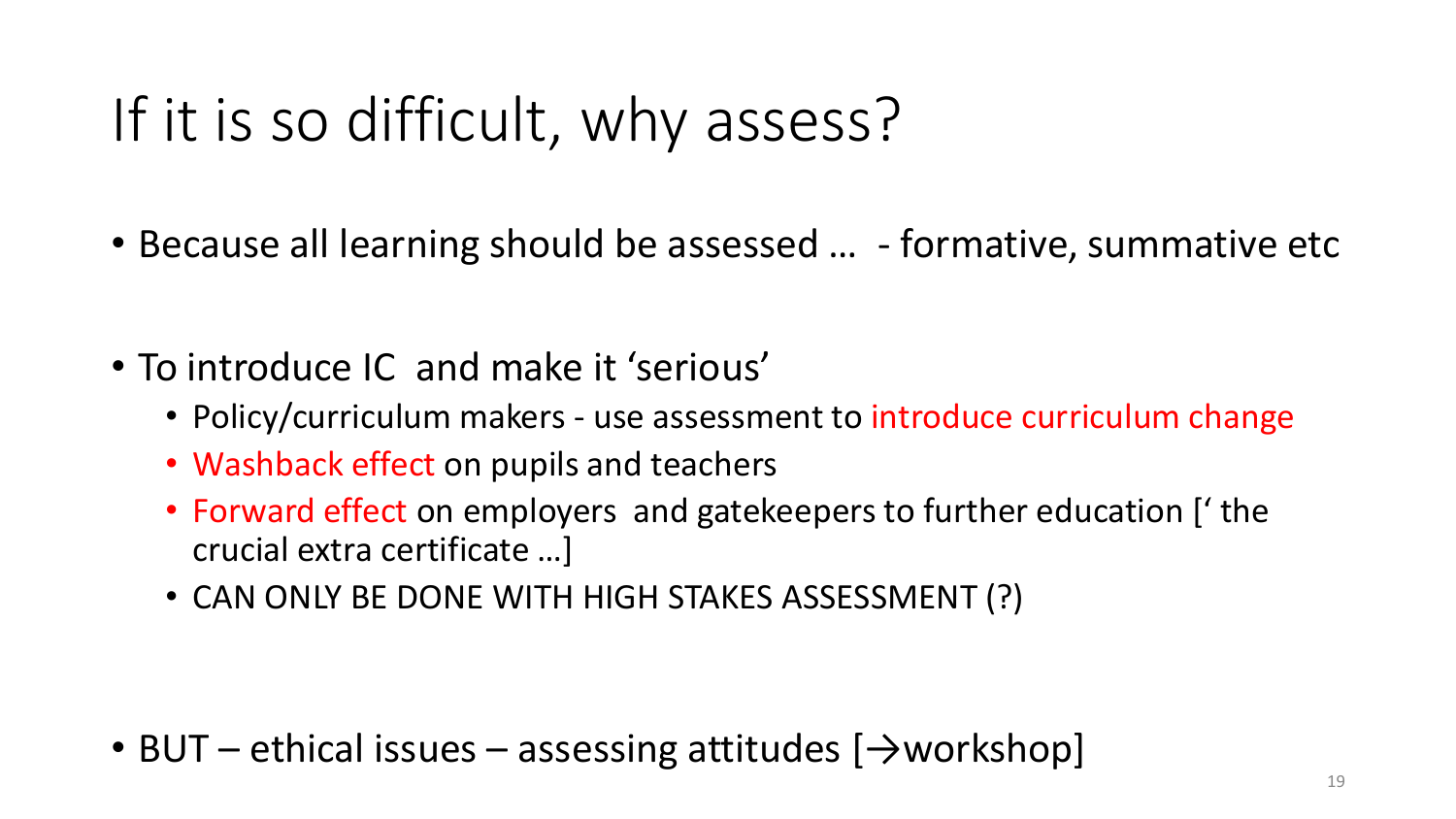Part 3

#### Alternative assessment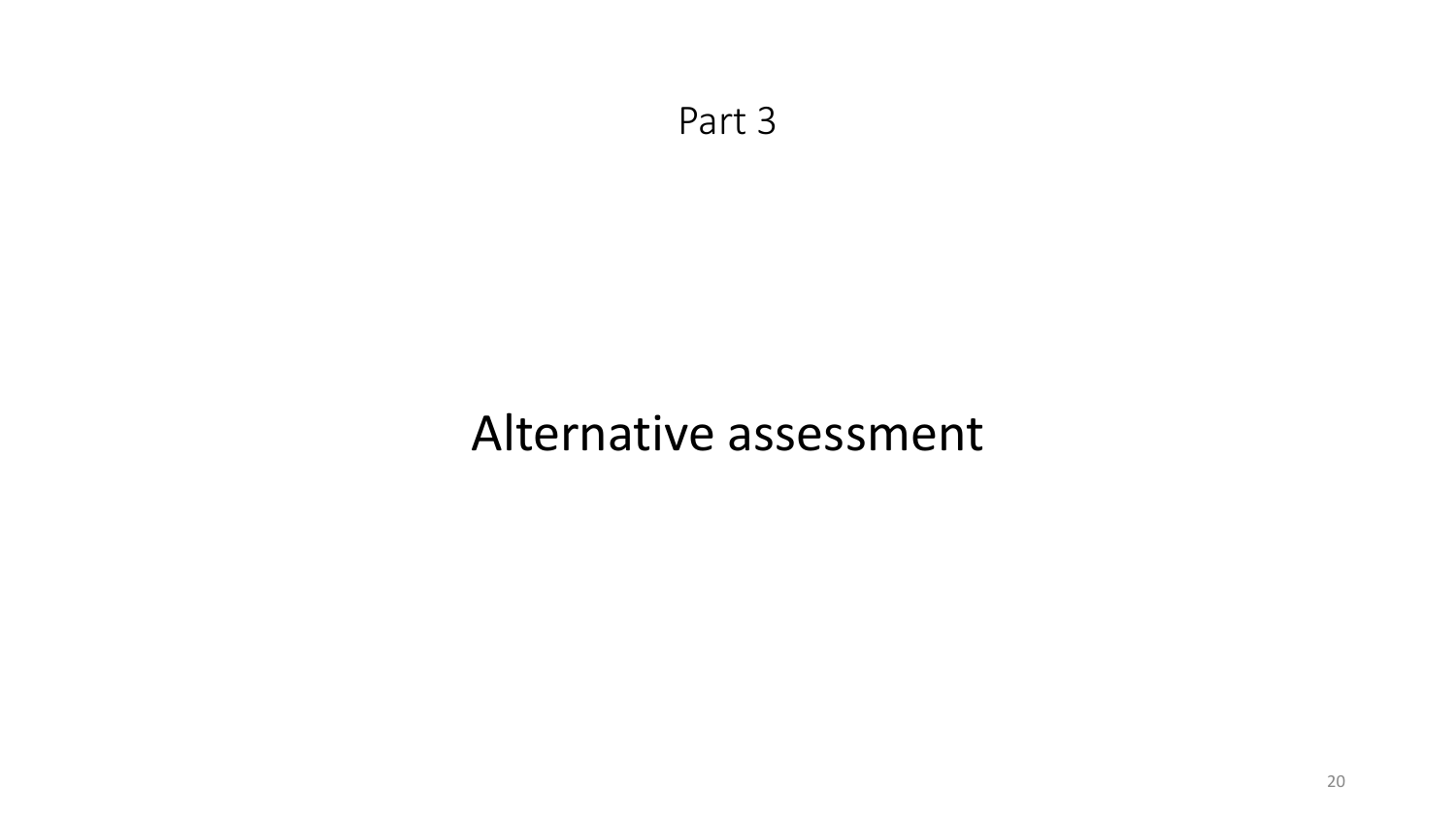### Alternative 1. Self- assessment

[Example in workshops]

- Addresses ethical issues
- Better on validity record multiple specific performances over time.
- Usable for high stakes?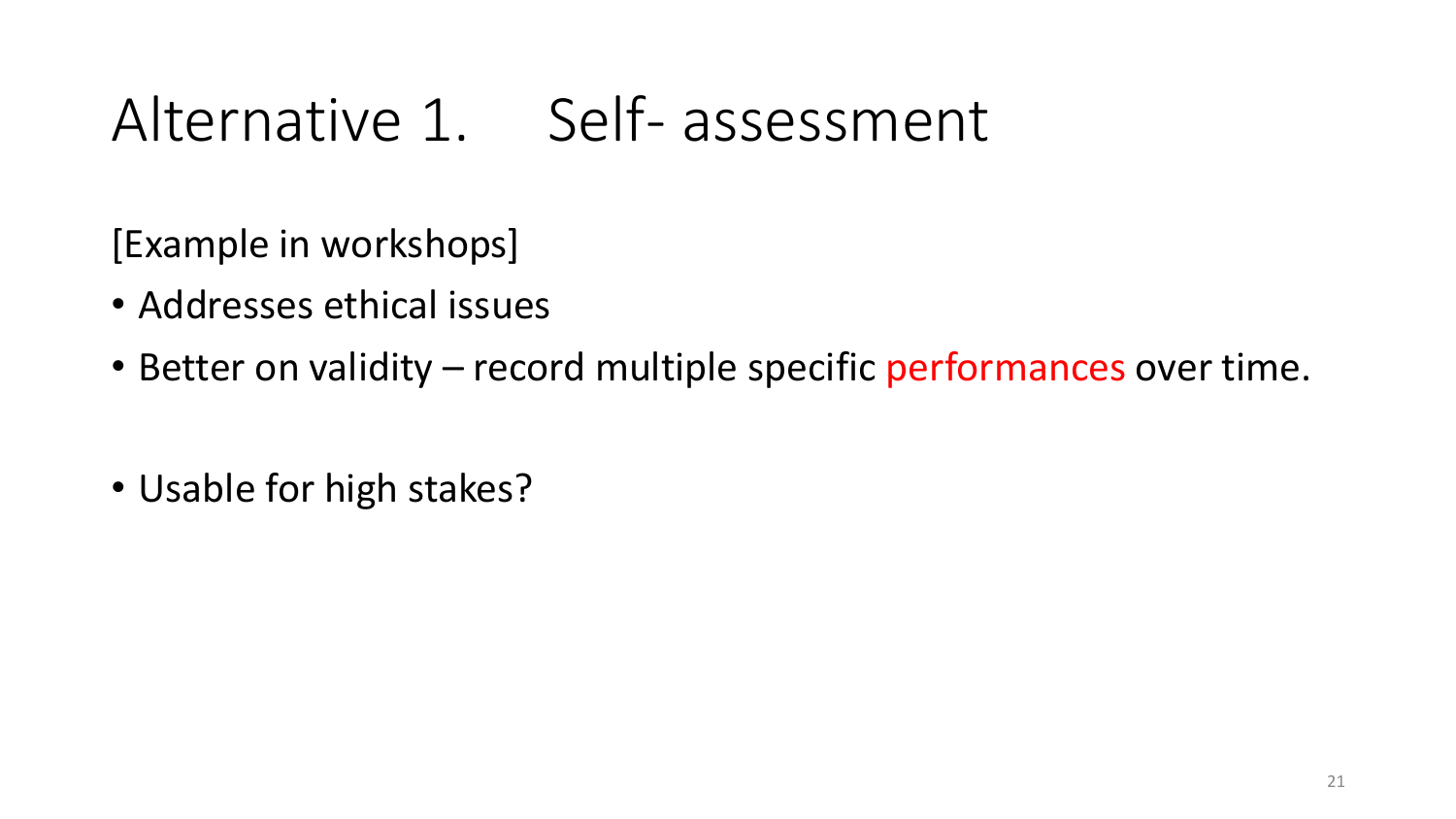### Alternative 2. Don't assess!

AND use other means to make 'serious' at least for learners (and therefore teachers)

#### e.g. Kramsch:

The relentless demand for testing, scoring and ranking serves institutions – e.g. schools, businesses, immigration services – that need to include and exclude, but they do not necessarily serve the needs of education. […] We should then measure what can legitimately be measured and refuse to measure the rest, even though it is essential that we teach it.

OR - Can self-assessment do this? An empirical question!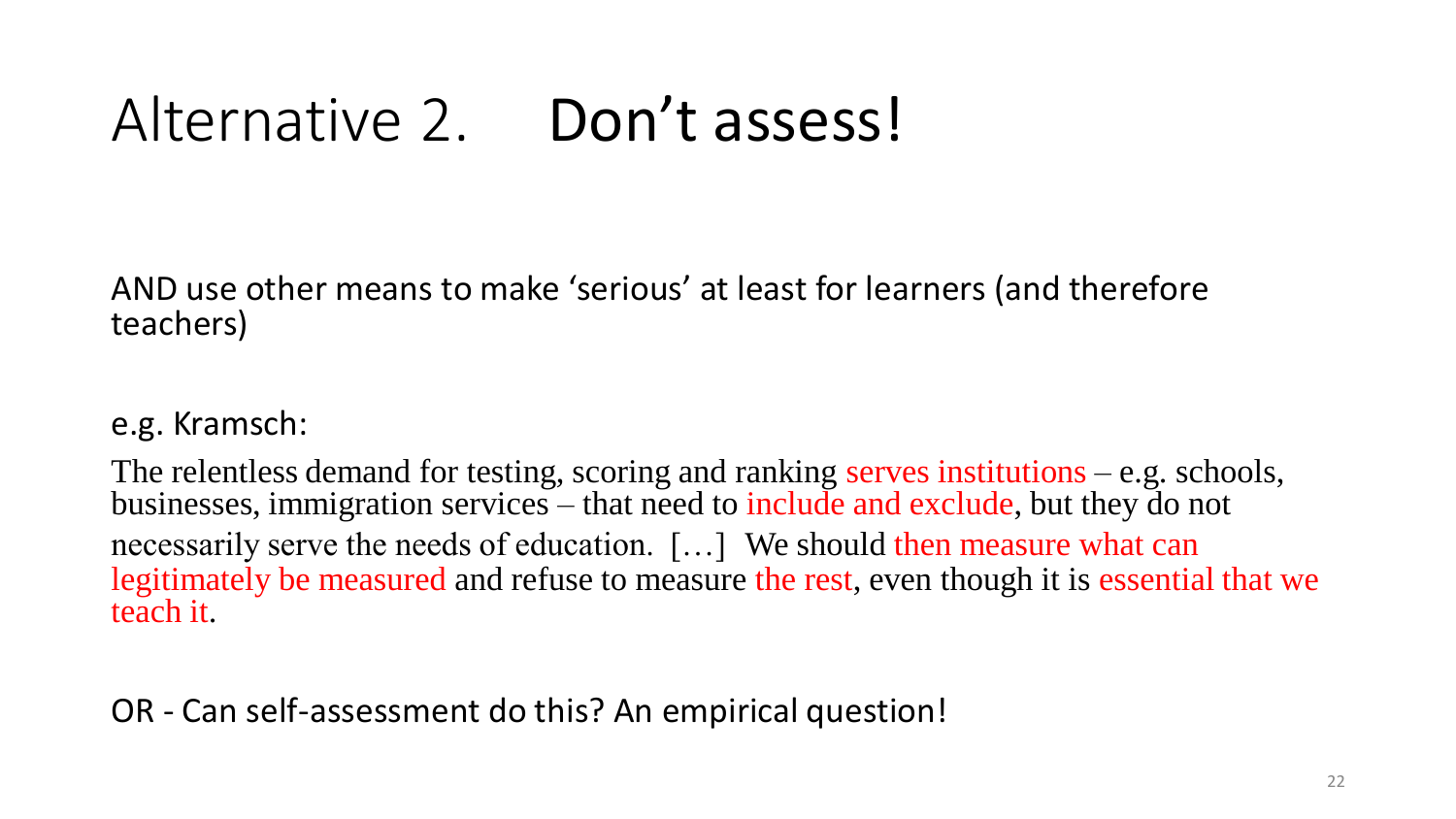#### To conclude …

- Many issues no generalisable answers only specific positions
- My position ...
	- Assessment cannot be ignored despite ethical issues
	- Assessment of success of an (real-life) event not an option in education
	- Achievement assessment of teachable knowledge skills attitudes and criticality – desirable but ethically problematic
	- Self-assessment combined with teacher assessment feasible and desirable AND needs to become 'serious'
- Your position?